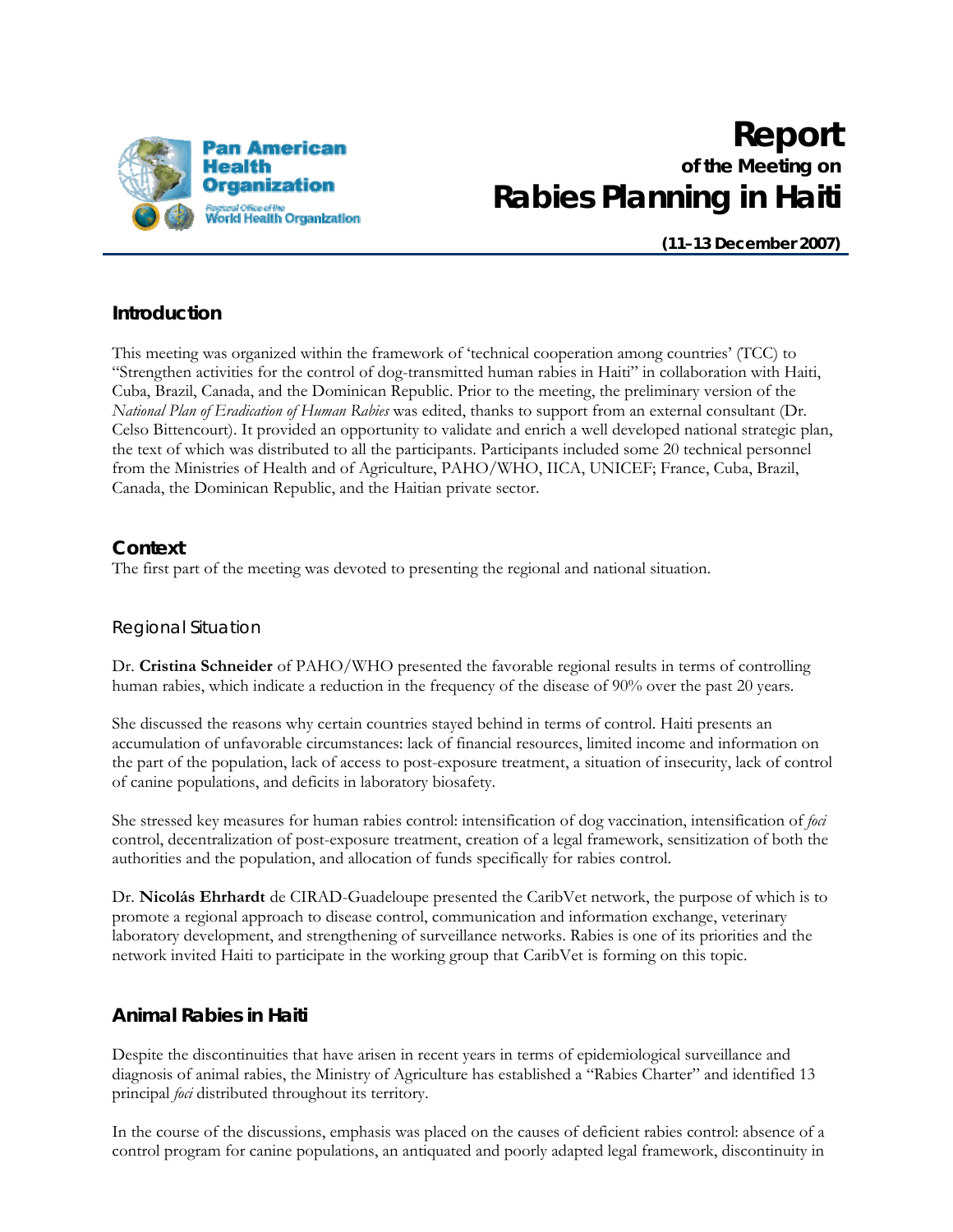public information, lack of coordination with the Ministry of Health, and limited implementation of postexposure measures.

## **Human Rabies in Haiti**

Dr. **Jacques Thomas** of the Ministry of Health presented activities to implement post-exposure measures that have been carried out in recent years in particularly difficult conditions.

| Year | Number of<br><b>Reported Bites</b> | <b>Human Rabies</b><br>Cases | <b>Vaccine Doses</b><br>Administered | <b>Serum Doses</b><br><b>Delivered</b> |
|------|------------------------------------|------------------------------|--------------------------------------|----------------------------------------|
| 2005 | .263                               |                              | 1,540                                |                                        |
| 2006 | .151                               |                              | 289                                  |                                        |
| 2007 | 400                                |                              | .760                                 | 5 vials                                |

He insisted on the need to improve reporting rates, strengthen public information, train public and private health personnel, strengthen measures regarding stray dogs, and motivate those responsible in the Ministry to make a commitment to allocate more technical and financial resources for the struggle against rabies. In the course of the discussion, a suggestion was made to approach medical associations in order to facilitate the training and awareness, as well as to better document cases of human rabies and difficulties in access to care (CAP survey).

# **National Plan**

The main lines of the National Plan conceived by the two Ministries and supported by PAHO/WHO and by Dr. Celso Bittencourt were presented by Dr. **Max Millien** of the Ministry of Agriculture.

The Plan proposes to resolve the main difficulties encountered and to strengthen all aspects of the fight against the disease, animal vaccination, *foci* control, post-exposure prophylaxis, public information, professional training, laboratory diagnosis, operational research, health-related animal control, and active and passive epidemiological surveillance. Basically, it consists of distributing responsibilities between the national and departmental levels.

The Plan has several clearly defined strategic lines:

- $\checkmark$  Strengthening interinstitutional cooperation at the country level
- $\checkmark$  Development of binational, regional, and international cooperation
- $\checkmark$  Definition of a framework for legal reference
- $\checkmark$  Implementation of an integrated national program for the fight against rabies organized in phases, with two fundamental objectives:
	- 1. Elimination of human rabies
	- 2. Control of canine and feline rabies
- $\checkmark$  National financing with public funds, with a search for varied external funding for plan implementation

The discussion emphasized the importance treatment in *foci* through a rapid intervention cell/team and the need for adequate intersectoral collaboration—especially with the Ministries of the Interior, Education, and Environment—while placing special importance on the interest in operational research.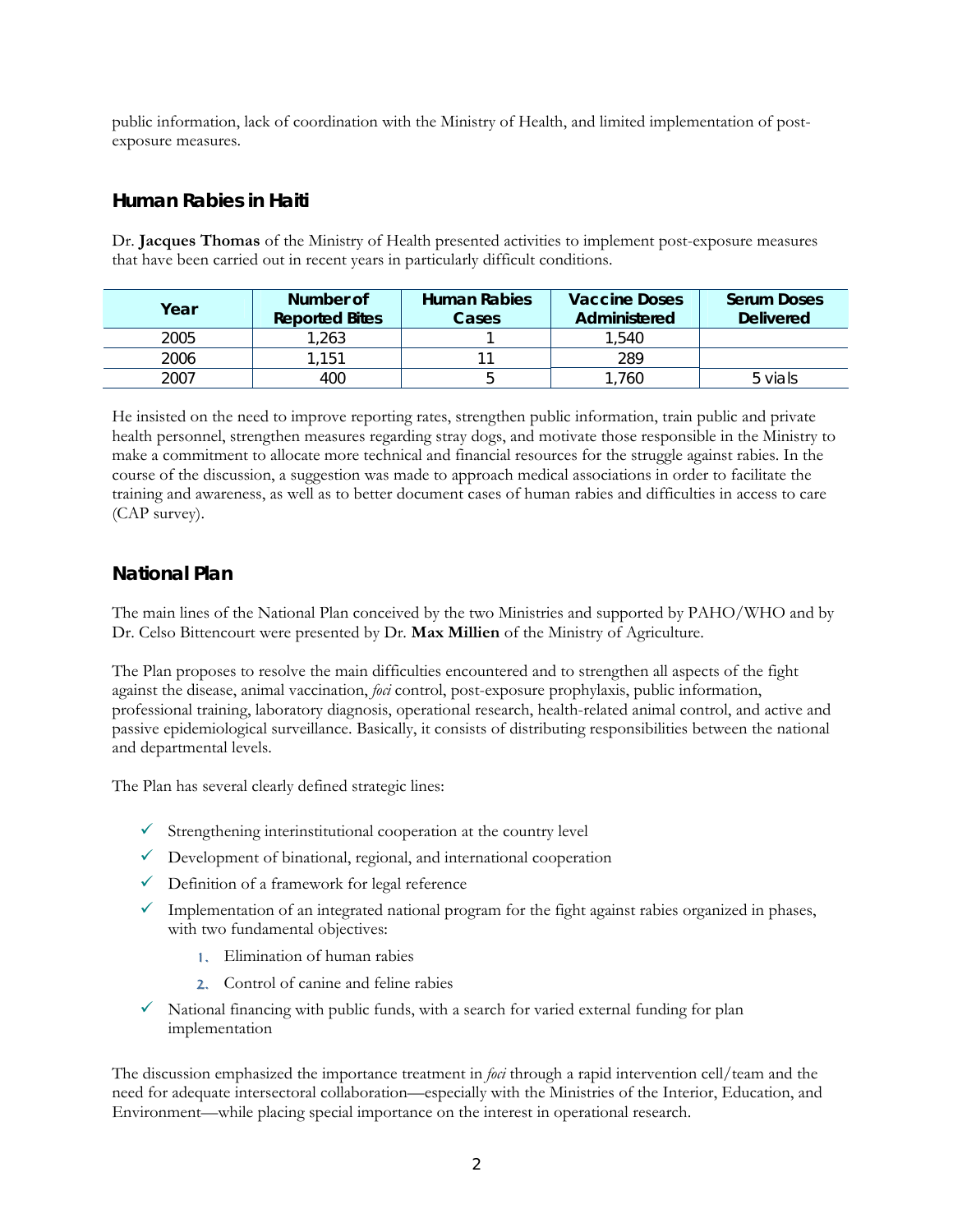# **Field Visits**

Two visits were organized at the end to enrich the participants' experience. The first one, bringing together Drs. Fehlner-Gardiner and Ehrhardt, allowed for an evaluation of the veterinary laboratory, about which a separate report will be prepared. The other, related to the other partners, was devoted to observing animal vaccination in the field. It showed a high level of organization by the Ministry of Agriculture as well as enthusiasm on the part of the population for this type of initiative.

# **Partners Sharing Experiences**

#### France

Dr. **Pascal Hendrikx** of French Cooperation presented the rules for the effective operation of an epidemiological surveillance network. He particularly insisted on the need for formal organization and surveillance protocols, for a motivated field team, and for strengthening diagnostic capacities. The discussion gave priority to monitoring dogs and cats and to the need for collaboration among professionals in health and agriculture to organize joint supervision and follow-up activities.

#### Brazil

- Dr. **Lucia Montebello** presented the Brazilian experience with social mobilization via their vaccination campaign. He insisted on the importance of the intersectoral collaboration (universities, municipalities, environment, education, fire departments, army, police, etc.), the role of health professionals and community groups (associations, churches, etc.), the utilization of all available communications media (radio, television, posters, musical events, megaphones) and the role of the schools. The discussion recognized both the importance and the need for demand to be formalized by interministerial collaboration, as well as the central role of municipalities.
- Dr. **Celso Bittencourt** presented the delicate subject of the control of canine populations. He insisted on the role of the capture in the *foci* control, the need to avoiding exaggerated risk assessments and especially spontaneous culling on the part of the population, the need for community consensus and the involvement of municipalities (in activities that can fall within a framework of environmental management), and respect for the established standards for euthanasia. In the discussions participants again recognized the importance of adequate collaboration between health and agriculture and the need for a legal framework.

#### Cuba

Dr. **Myriam Acosta** presented *foci* control as it is carried out in Cuba by those responsible for human and animal health, which includes canine vaccination activities, biological sampling, canine and feline population control, the struggle against mongooses, limitation animal displacement, and public information activities. The debate was centered on the attention being paid to wildlife vectors, with an agreement being reached on the need for the time being to target dogs and cats in Haiti.

#### Dominican Republic

Dr. **Guillermo Rosario** presented the status of the implementation of post-exposure measures in the Dominican Republic. In this country, comparable to Haiti in terms of population and environment, 16,000 bites were reported annually, compared to a little more than 1,000 in Haiti—which gives an idea of the extent of underreporting in the latter country. He insisted on cooperation with Haiti, the role of workshops for broad-based personnel training, and the respect needed for internationally established rules on emergency measures to take with bites.

#### Canada

Dr. **Christine Fehlner-Gardiner** discussed laboratory diagnostic techniques. She particularly insisted on biosafety aspects as well as training and certification for laboratory technicians. She presented areas in which the reference laboratories can provide support.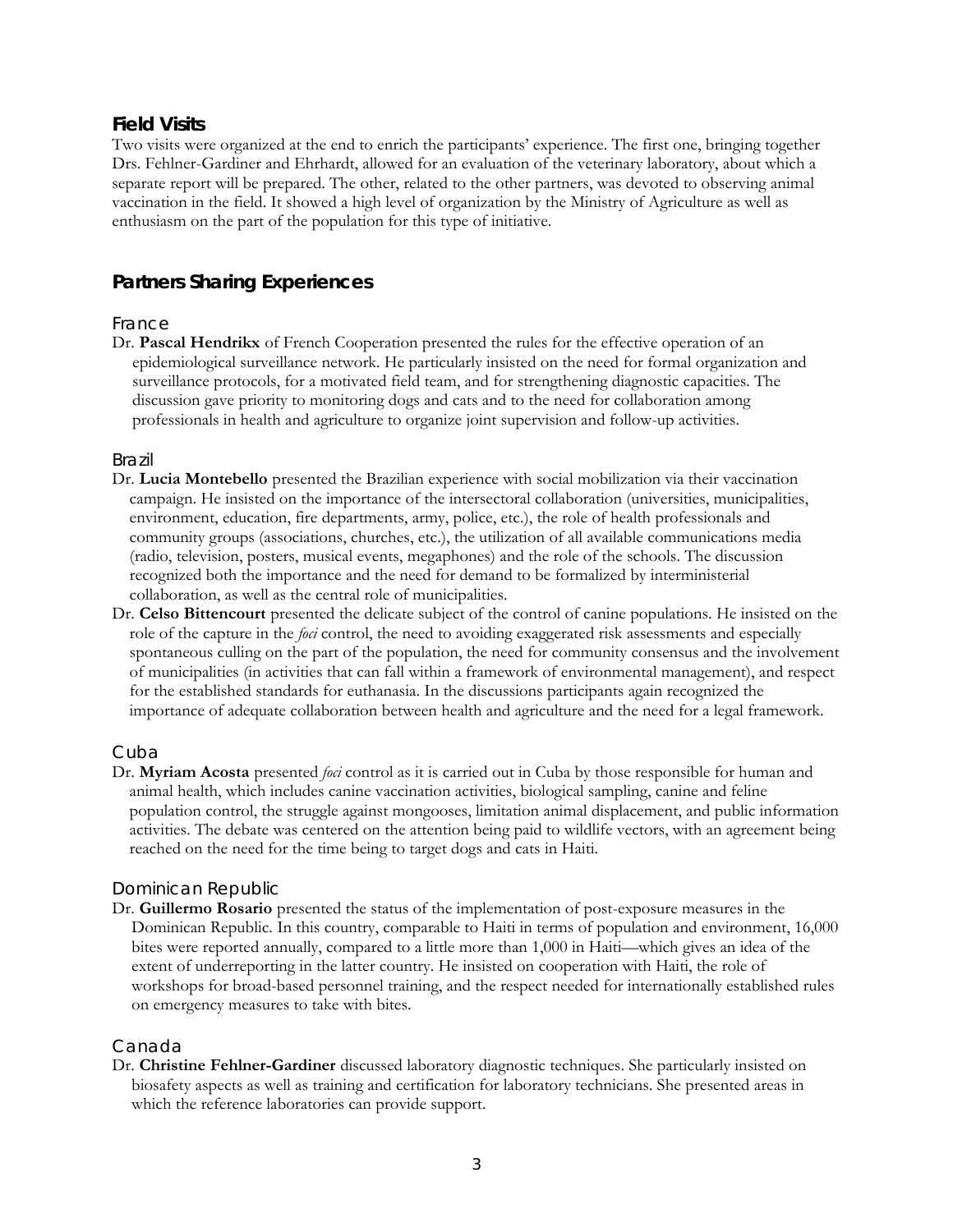# **Summary of the Discussions**

Dr. **Jean-Philippe Breux** presented a summary of the interventions and the main topics of discussion: importance of *foci* control, need for a legal framework, strengthening monitoring and follow-up activities, training, involvement of civil society, and intersectoral collaboration.

Dr. **Cristina Schneider** placed emphasis on efforts the country has made to date, from unsung success the discontinuities. She recognized the importance of political will to encourage the country and of opportunities provide in collaboration activities such as this one and the one proposed by the TCC to jointly develop the different components of the plan needed for rabies control in Haiti. On behalf of PAHO/WHO, she proposed involvement in a new TCC to allow for a better response to the country's needs in their fight against rabies.

# **Possible Support**

Participants were invited to submit their proposals for support proposals for the Haitian program in the fight against rabies.

## Brazil

- $\checkmark$  Mass dog vaccination campaigns (technical and operational assistance)
- $\checkmark$  Assistance in planning
- $\checkmark$  Legal framework
- $\checkmark$  Research
- $\checkmark$  Technical standards
	- o Treatment
	- o Operational manual on human and animal vaccination
	- o Canine population control
	- o Epidemiology
	- o Human and animal case definition
	- o *Foci* control
	- o Active case identification
- $\checkmark$  Possibilities for donors (to be confirmed)
	- o Human vaccines (10,000 doses in 2008)
	- o Animal vaccines (ideally 800,000 doses in 2008)
- $\checkmark$  Training
	- o Subsidized visits during which Haitian professionals can observe the vaccination campaign
	- o Basic training in epidemiology (40 hours) (documents available for training trainers)

## Cuba

- $\checkmark$  Continue with the activities in progress
	- o Technical support (physicians and veterinarians)
	- o Training
	- o Assistance in planning
	- o Support for the laboratory
- $\checkmark$  Training in Cuba for professionals who were already trained in Cuba

## Dominican Republic

- $\checkmark$  Training for personnel in the agriculture and health sectors
- $\checkmark$  Implementation
- 9 *Foci* control
- $\checkmark$  Legal framework
- $\checkmark$  Training in laboratory diagnosis
	- o Epidemiological surveillance